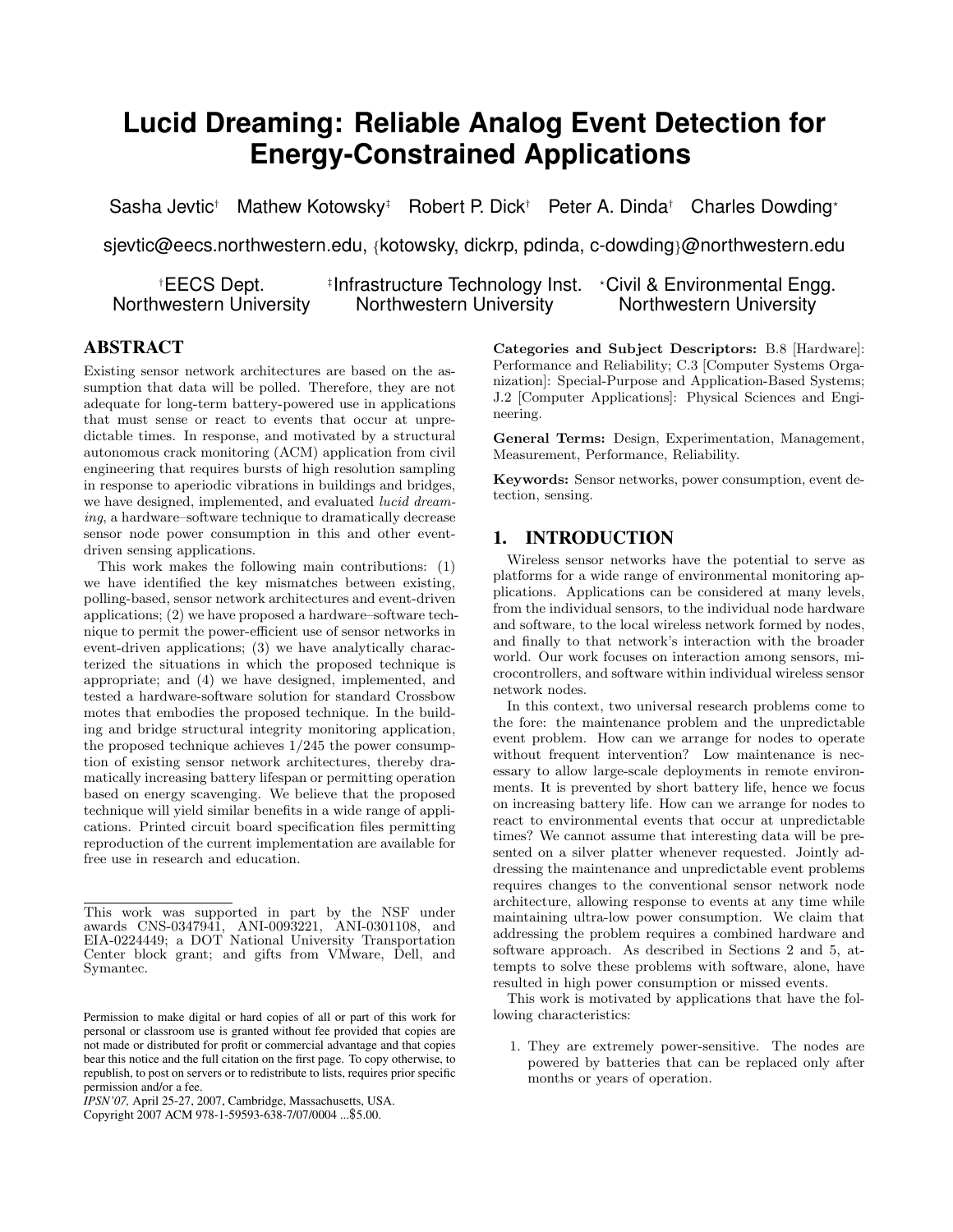- 2. Low-power sensors and computational elements can be used for detection of events but not necessarily for recording detailed measurements of them.
- 3. Events are rare and the computation and/or communication they trigger is short relative to the event interarrival time.
- 4. Event interarrival times are unpredictable.
- 5. It is preferable not to miss, or ignore, events.

Section 3 describes the specific motivating application we target. In that application, events are structural vibrations. They cause a sensor voltage to exceed a threshold, resulting in a burst of high-resolution data logging.

Communication is not a significant power sink for our exemplar application, or other related applications, because sensor data logs and events need not be aggregated in realtime. Thus, queuing collected data on the node and sending batch transmissions allows the radio to be powered down most of the time. Modern ad-hoc sensor network protocols [3, 4] can similarly keep radio transmitter and receiver off most of the time.

Surprisingly, given that such applications are legion, existing and proposed sensor network node hardware and software do not adequately support them. The power consumption of the microcontroller and primary sensor are considerable for the following reasons:

- 1. Event detection is done in software via a sleep-readtest-jump polling loop. Polling requires that the primary sensor, analog-to-digital converter (ADC), and microcontroller remain in active states resulting in high power consumption.
- 2. Event arrival times cannot be accurately predicted and events should not be lost. Therefore, the amount of time spent in the sleep state, whether deterministic or random, must be small.

We describe the design, implementation, and evaluation of lucid dreaming, a hardware/software technique permitting long battery lifespans in applications requiring the detection of unpredictable events. Specifically, lucid dreaming eliminates the need for the primary sensor, ADC, and microcontroller to remain continuously active. The key idea is that event detection can be done in analog hardware much more efficiently than as code running on the microprocessor. Our analog hardware, Shake 'n Wake, wakes up a standard Crossbow mote [23, 18, 9] by raising a hardware interrupt. The interrupt handler in turn causes high resolution sampling to occur.

In our exemplar application, event detection is straightforward: an event interrupt is generated when the sensor's voltage level exceeds a sensor and application-specific threshold. Of course, this is a quite broadly useful event generation function for many applications. However, as described in Section 6, we believe that lucid dreaming can also be generalized to more complex event generation functions.

# 2. RELATED WORK AND CONTRIBUTIONS

A number of researchers have considered designing hardware, communication or power control protocols [24, 30,

16], multi-channel paging [2], and power management algorithms [28] to increase battery lifespans in wireless sensor networks. Work on low-power communication is largely orthogonal to the idea described in this article, and can be used in combination with it.

The architectural visions of Hill et al. [14] as well as Polastre, Szewczyk, and Culler [22] have had great impact on research and design of sensor networks. As described by Raghunathan et al. in their excellent survey [25], energy consumption is a major concern in most sensor network research. However, most previous research on low-power sensing architectures focuses on periodic sensing applications in which sensor network nodes may safely enter low-power modes at times of their choosing with the knowledge that data of interest will be available whenever they choose to wake up. Although periodic sensing is appropriate for some applications, many applications require the ability to reliably sense and/or react to events that occur at unpredictable times, e.g., the structural integrity monitoring application described in Section 3. Previous research on such eventdriven applications [17, 19, 29] has relied on existing sensor network architectures. However, this has proven to be a poor fit, leading to high power consumption that results in battery lifespans on the order of hours or days instead of months or years.

Researchers have attempted to use sophisticated event prediction algorithms to improve the power consumption of existing sensor network architectures when used in eventdriven applications [28]. However, without perfect prediction accuracy, such techniques must necessarily miss critical events or waste battery energy. Furthermore, the predictability of events is largely domain-dependent and evaluating it is often a goal of the application research using the sensor network. For many applications, including the one described in Section 3, events are too unpredictable for such methods to be feasible.

Researchers have previously used low-power notification techniques to reduce the amount of time during which highpower hardware must remain active. For example, Agarwal, Schurgers, and Gupta propose the use of low-power Bluetooth radios to activate high-power 802.11b radios [2]. Most closely related to our work is that of Schott et al. [27] and Dutta et al. [12]. Schott et al. describe their modular heterogeneous distributed sensing architecture in which each module may modify its state, and therefore power consumption, in response to local events and mission [27]. The scope and heterogeneity of their architecture is impressive, encompassing low-power microcontroller based nodes, 32-bit embedded microprocessors, and field-programmable gate arrays. However, this work relies on a wake-up timer to control exiting the lowest-power state. Therefore, if ultra-low-power operation is required, the technique is best suited to periodic sampling or sensing of events that occur at predictable times. Our proposed technique might be used to complement and enhance their power control infrastructure.

Dutta et al. have carefully considered minimizing power consumption in event-driven applications, identified the difficulty of detecting rare, random, and ephemeral events using existing sensor network architectures, and proposed a new architecture that uses duty cycling and wakeup circuits to reduce power consumption [12]. Duty cycling sensors to reduce power consumption must necessarily increase the probability of missing random events. This problem is al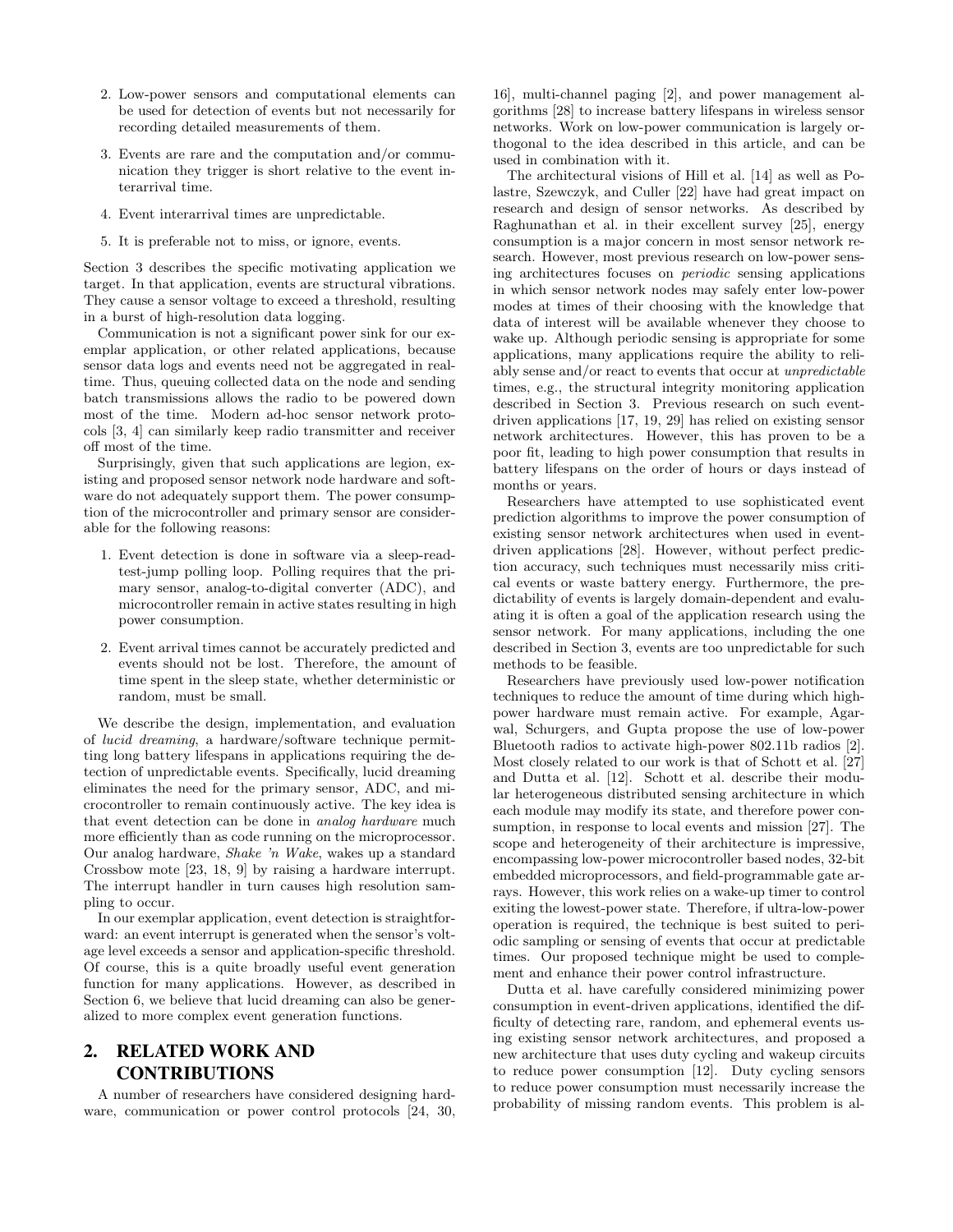leviated, to some degree, by allowing sensors to wake up other nearby sensors in response to events. Although this idea is applicable in dense sensor deployments for detecting vehicles and soldiers (the intended application of Dutta et al.), it cannot be used in cases where the events of interest are truly ephemeral, i.e., they last for only a moment and do not imply that other events will, with high probability, be observed in the neighborhood of the previous event, as is the case for our motivating structural integrity monitoring application. Dutta et al. also describe the properties of a number of wake-up circuits. Unfortunately, all the sensors and wake-up circuits described have disturbingly high power consumption, i.e., from  $880 \mu W$  to  $19,400 \mu W$ . We point out the difficulties Dutta et al. faced only to make clear the importance and difficulty of the low-power event-driven sensing problem.

Our work makes the following main contributions:

- 1. We identify the primary mismatches between existing sensor network architectures and event-driven applications;
- 2. We propose a hardware–software technique to permit the power-efficient use of sensor networks in eventdriven applications;
- 3. We have analytically characterized the situations in which the proposed technique is appropriate; and
- 4. We have designed, implemented, and tested a hardwaresoftware solution for standard Crossbow motes that embodies the proposed technique.

The average power consumption of our sensor and wakeup circuit is  $15 \mu W$ , which is more than two orders of magnitude lower than the best previously reported. In the building and bridge structural integrity monitoring application, the proposed technique achieves 1/245 the power consumption required by existing sensor network architectures, thereby increasing battery lifespan to the shelf life of the batteries or permitting operation based on energy scavenging [20, 26]. We believe that the proposed technique will yield similar benefits in a wide range of applications. Printed circuit board specification files permitting reproduction of the current implementation for free use in research and education are available from the authors.

# 3. MOTIVATION

Shake 'n Wake was motivated by our discussions with a civil engineering group that is deploying sensor networks based on Crossbow mote technology. It was clear that existing sensor network architectures were inadequate for their fairly typical structural integrity monitoring application. We believed that a sensor network node architecture addressing their specific needs would be useful in a broad class of eventdriven sensing applications.

The objective of the Autonomous Crack Monitoring (ACM) project [11, 10, 6] is Internet-enabled remote monitoring of cracks in, or deformations of, structures to provide timely information about the health of critical infrastructure components such as bridges and buildings. Time-series data collected from sensors can be analyzed to identify trends and automatically alert engineers and/or regulatory authorities of impending problems. The ACM group's original system [10] is being deployed to compare environmental (longterm) and blast-induced (dynamic) crack width changes in residential structures, and has lead to a new approach to monitoring and controlling construction vibrations. It is a wired system that requires constant power and significant maintenance.

The ACM group is working to replace the existing wired system with a wireless sensor network [15, 21, 11]. Their goal is to support a year of reliable, unattended operation powered only by the two AA batteries in each of the wireless nodes. The work on this application recently won third place honors in the 2005 Crossbow Smart Dust Challenge [15].

At its core, crack monitoring is a *trigger-log-push* application. High resolution data are needed when the crack is in motion. Crack motion events occur at unpredictable times. Hence, we want to trigger when crack motion begins, log at the limits of the sampling resolution available until motion subsides, and later *push* the log to an analysis center.

This kind of application fits poorly to existing sensor network node technology, such as the Crossbow motes the ACM group is using, and to future node technologies of which we are aware. In the ACM application, logging must be done at high resolution. This results in high power consumption. However, we are only concerned with the logs for a relatively short duration after an event, i.e., the onset of crack motion, occurs. Current node hardware provides a wakeup timer, but this does nothing to improve the situation because the delay until the next event is not predictable. This leaves the designer with two unsatisfactory choices: sample at a high rate all the time, resulting in inadequate battery lifetimes, or use the wakeup timer to implement some sampling schedule, which will result in undetected events. Neither choice is acceptable for large-scale critical infrastructure monitoring.

The ACM application uses a string potentiometer and a geophone [7, 8], which is illustrated in Figure 1. Geophones are un-powered devices that produce output voltages. When used to monitor a crack, motion induces voltage fluctuation. In the default ACM configuration, the string potentiometer is attached to an ADC input on the mote and the application detects the onset of crack motion by continually sampling the ADC and comparing the sampled value to a threshold. It is the effect of this polling loop that we have moved from software running on the ATMega128 microcontroller and ADC to the custom hardware of the Shake 'n Wake board.

# 4. TECHNICAL DESCRIPTION

Lucid dreaming is a hardware/software technique for reducing power consumption in sensor network nodes that react to events detected via, potentially straightforward, computations on values measured using sensors. The proposed technique has relatively few requirements, and is viable in a large number of applications. Moreover, the technique may be used with platforms in addition to the MICA2 and MI-CAz, although doing this would require a slightly different printed circuit board design.

Figure 2 provides a high-level overview of lucid dreaming as used in our motivating application. The technique has two main components:

• Hardware: Custom analog hardware observes the sensor, detects events based on these observations, and notifies the microcontroller when more sophisticated processing is required. In our example hardware, Shake 'n Wake, events are detected when the geophone out-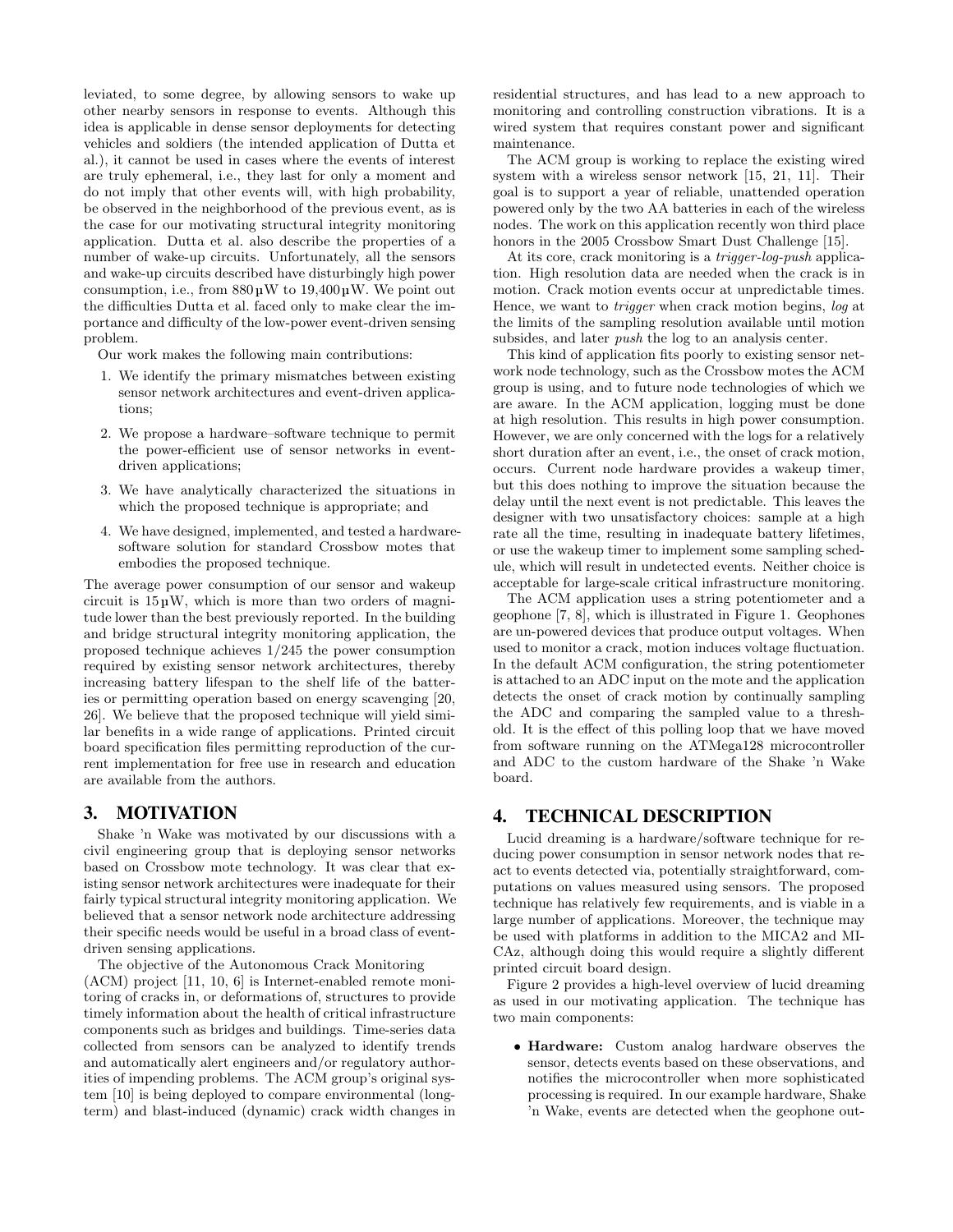

Figure 1: Geophone connected to Shake 'n Wake board mated to Crossbow mote.

put voltage exceeds a threshold. Other detection methods, e.g., low-power finite state machines, may be used in other applications. Although we use separate sensors for event detection and data logging, the primary sensor may also be used for event detection if its power consumption is sufficiently low. When an event occurs, the hardware raises an interrupt.

• Software: The sensor network node is placed in a low-power standby state whenever there is no sensing, data processing, or communication work to be done. The node can be activated either with a timer (for example, to drive communication), or when a sensor event occurs. In the low power state, the microcontroller is placed in power-down mode, from which it may only be awakened by a hardware interrupt or the watchdog timer. ADCs are powered down and communication interfaces are temporarily disabled. The microcontroller is halted until an external hardware interrupt occurs. In response to an event interrupt, the microcontroller resumes full-power normal operation, at which point it may activate its ADC and store a series of samples from the primary sensor.

We begin by describing the criteria under which the lucid dreaming technique can be applied. Next, we describe our hardware implementation. Finally, we describe the software side of our implementation.



Figure 2: Lucid dreaming system overview.

# 4.1 Criteria for Viability

Lucid dreaming works exceptionally well for our motivating application. We also believe it will be applicable to a range of other event-driven sensor network applications of the kind we described in the introduction, resulting in power savings that depend on a number of application-specific parameters. However, several criteria must be met in order for the technique to be applicable. We now elaborate on these criteria.

• Sensor and sensor support circuit power requirements must be modest. Lucid dreaming requires that a sensor be continuously active which, in some cases, necessitates that the sensor be biased continuously. If support circuitry (such as a filter or amplifier) is required, it must also be continuously powered. The power consumption of our technique when no event is occurring is the sum of the power consumptions of the sleeping microcontroller, the wakeup circuitry, the sensor, and their associated electronics. Hence, as sensor power consumption increases, the benefit of the proposed technique decreases. Fortunately, many sensors have power consumptions that are much lower than that of the fully active sensor network node.

The geophone used in the ACM application represents an ideal sensor for use with our technique as it is completely self-powered, and does not require amplification. Requirements for powered sensors or active support circuits reduce the energy savings realized by the technique.

To maximize the power savings possible from the proposed technique, it may be necessary to add a secondary sensor that exhibits favorable power consumption and output characteristics solely for the purpose of event detection. For example, in the ACM application, the geophone is used to detect events. However, upon detecting an event, the system activates a second sensor with much higher power consumption to take a series of detailed measurements.

It is the power consumption of the sensor used for event detection, not data logging, that is critical. The event detection sensor need not respond linearly, sample at high resolution, have full-scale output, or possess other ideal characteristics. Thus, a variety of unconventional sensors, or sensors operating in unconventional ways, may be used as event detection sensors, e.g.,

– Solar cells, for light;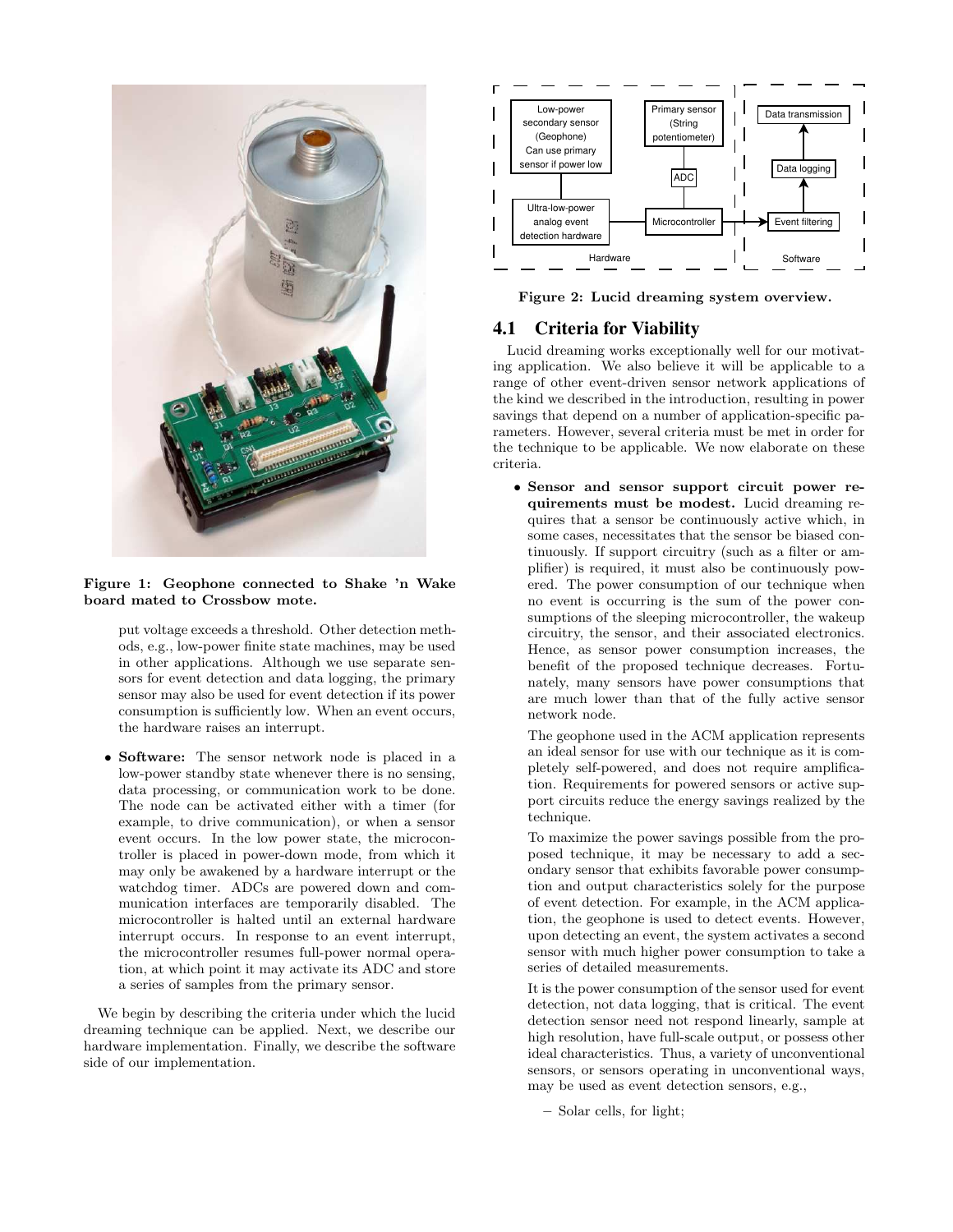- Unbiased microphones, for audio;
- Piezoelectric elements, for vibration; and
- Peltier elements, for temperature differences.
- Event arrival times should be difficult to predict exactly. If it is known when the next event is likely or sure to occur, then lucid dreaming is no more effective than conventional timer-based periodic or predictive wake-up is.
- Events should be infrequent and quickly processed. As events become more frequent or more time-consuming to process, the mote spends an increasing proportion of its time active, decreasing the effectiveness of lucid dreaming. Many applications that record or react to infrequent phenomena in the environment, e.g., the ACM application, satisfy these criteria.
- Communication should be infrequent and short. The effectiveness of the technique depends on the communication behavior of the application. Sensor network nodes often participate in mesh network schemes that require them to wake up and communicate from time to time to perform data aggregation. If communication is frequent and intense, its energy costs may dominate the power savings provided by lucid dreaming. The proposed technique is applicable when moderate to small amounts of data are transferred in response to infrequent events.
- Event detection should be simple enough to implement using low-power hardware. Events are detected based on sensor observations. For some applications, detecting events of interest may be quite complex. A key idea in lucid dreaming is moving event detection from software into very low power analog hardware. Constraints on power consumption will generally limit the complexity of this hardware. Our hardware for the ACM application implements threshold detection. Hardware implementation of more complex functions, such as filtering or low-power finite state machines, is also possible, albeit with larger power requirements. Fortunately, lucid dreaming event detection hardware may safely generate some false positive event indications, which are subsequently eliminated without impacting correctness by the sensor network node microcontroller. Thus, even if it is impractical to implement perfectly-accurate event detection in lowpower hardware, the proposed technique can still be used in conjunction with hardware that generates occasional false positives to reduce overall mote activation frequency and, therefore, average power consumption. Because the Shake 'n Wake hardware and an attached sleeping mote use significantly less power than an active mote, it is likely that reducing any substantial quantity of false positives through Shake 'n Wake hardware enhancements will be beneficial.

#### 4.2 Hardware

The hardware component (Shake 'n Wake) is the heart of the lucid dreaming technique. It is a simple, ultra-low-power optimized threshold detection circuit designed for direct attachment to a Crossbow MICA2 or MICAz mote. The Shake



Figure 3: Shake 'n Wake printed circuit board.

'n Wake printed circuit board layout (Gerber files) and bill of materials are available for those wishing to build or have built their own Shake 'n Wake boards.

The Shake 'n Wake printed circuit board (Figure 3) measures  $1.25 \text{ in} \times 2.25 \text{ in}$ , and has mounting holes and a set of Hirose 51-pin mote expansion connectors that are compatible with MICAz and MICA2 motes. The connectors, which pass through all signals, allow Shake 'n Wake to be placed at an arbitrary location in a MICA2/MICAz hardware stack. The mounting holes, which are connected to GND and surrounded by generous keep-out regions, allow Shake 'n Wake to be physically secured to the hardware stack with ease, while simultaneously avoiding the risk of shorts or other damage. Shake 'n Wake is a two-layer board. The unused area on the top copper has been designated as a polygon fill connected to GND, while the unused area on the bottom copper is a polygon fill connected to VCC. This technique provides some of the benefits of VCC/GND planes, e.g., distributed decoupling capacitance and shielding, without the expense of a four-layer board, which would be required for full power planes. Shake 'n Wake is powered directly from the mote's VCC/GND, as made available on the 51-pin Hirose expansion connectors.

Figure 4 is the schematic diagram for Shake 'n Wake. Its printed circuit board implementation is illustrated in Figure 3. Sensors may be connected to CN1 and/or CN3; J1 and J2 are jumpers used to enable/disable the sensors on CN1 and CN3, respectively. Disabling an unused input, if any, is necessary both to save power and prevent spurious event detection. An input protection network consisting of diodes and resistors protects the hardware from large transients which may result from vigorous shaking of the geophone, electrostatic discharge, or other sources. D1 and D2 are high-performance Schottky clamping diodes; they combine high switching speed with exceptionally low forward voltage and series resistance. R2 and R3 are current limiting resistors that further reduce the system's exposure to damaging transients. Due to exceptionally high input impedance of the comparator, R2 and R3 cause virtually no drop in the magnitude of the incoming sensor signal.

Following the input protection network, the sensor signals are passed to the inverting inputs of the low-power dual comparators contained in U2. The comparators feature 4 mV of hysteresis internally, providing both noise immunity and clean switching in the presence of a low slew rate, noisy input. The non-inverting inputs of the comparators are connected to a programmable voltage divider subsystem. The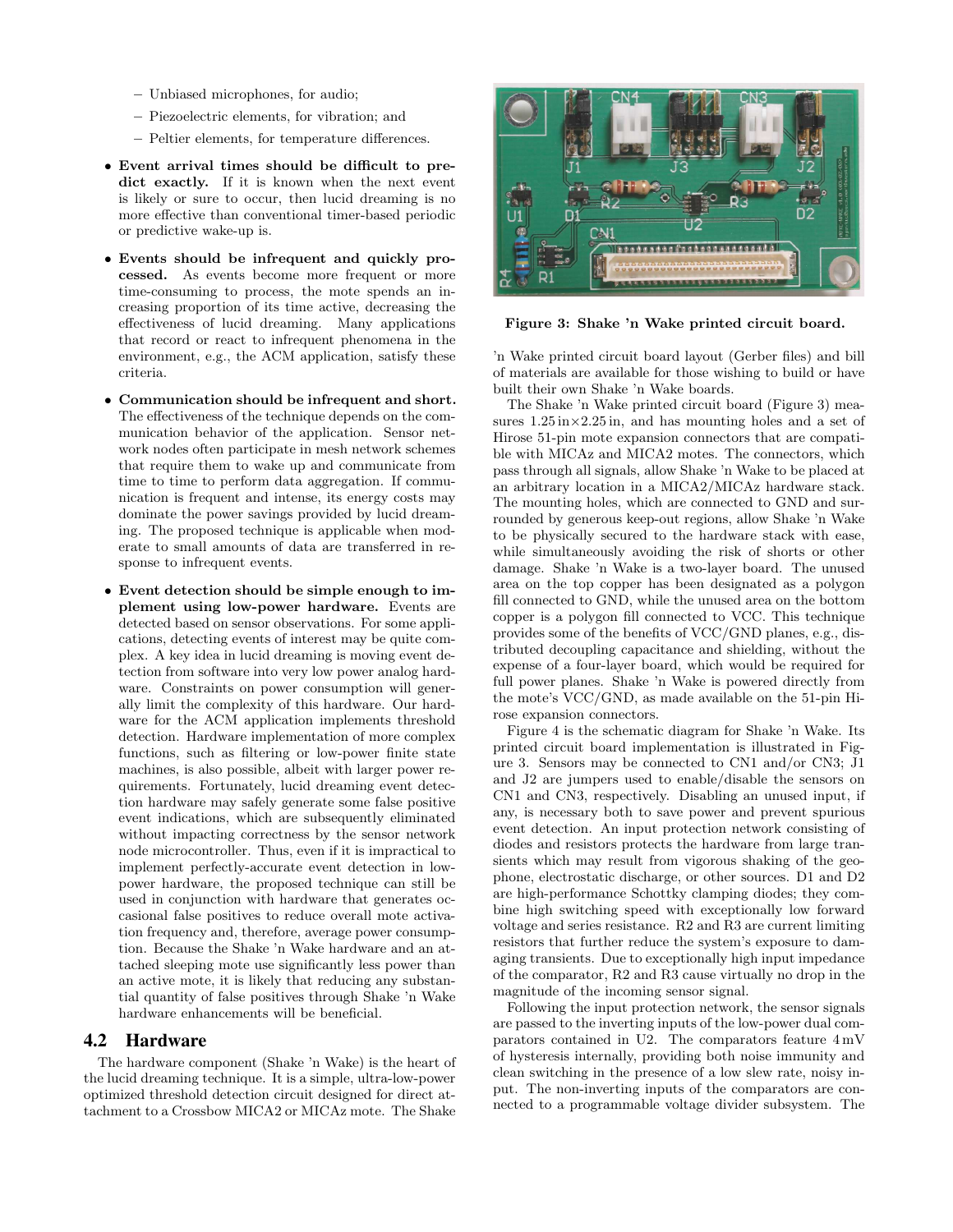

Figure 4: Shake 'n Wake schematic.

output of the comparators are open-drain, allowing them to be directly connected to the active low/level sensitive interrupt lines of the ATMega128L microcontroller in a wired-OR configuration merely by enabling the ATMega128L's internal pull-up resistors. This configuration conserves resources by avoiding the use of a second interrupt line or an OR gate. Thus, whenever the voltage of an enabled sensor input exceeds that of the non-inverting input voltage level, an ATMega128L interrupt line of the user's choice is taken low. The user may select from INT[0..3], as provided on the Hirose connector using J3; these correspond to ATMega128L interrupts INT[5..8], respectively.

The voltage divider subsystem consists of a low-power precision 1.263 V voltage reference, allowing the inverting input to both comparators to remain constant over the life of the mote batteries without the addition of a voltage regulator and providing immunity from power supply transients. The voltage reference output is connected to a fixed precision  $1 \text{ M}\Omega$  resistor in series with a  $100 \text{ K}\Omega$ , 32-tap digital potentiometer with nonvolatile wiper memory. The digital potentiometer, connected to the mote's  $I^2C$  bus provides programmatic selection of the voltage provided to the noninverting inputs of the comparators, thereby effectively enabling remote selection of the wakeup stimulus threshold. Although the  $I^2C$  address of the digital potentiometer is fixed, it does not conflict with any addresses currently in use in the node hardware we support. Furthermore, alternate addresses may be obtained with the substitution of otherwise identical variants of the digital potentiometer offered by the device's manufacturer. The fixed resistor serves two roles. First, it concentrates the range of possible output voltages of the voltage divider system around the voltage of interest. Second, it greatly increases the resistance of the voltage divider network, thereby avoiding overload on the voltage reference and reducing power consumption in the voltage divider itself.

The Shake 'n Wake hardware design is robust and versatile, but has limitations. First, the high impedance of its voltage divider network, while helping to save power, precludes the connection of mainstream multimeters to the non-inverting comparator inputs to observe the threshold voltage. Such devices do not offer sufficient input impedance to observe the voltage divider output without affecting it. Although this poses no problem during operation, it complicates debugging. Second, the Shake 'n Wake hardware lacks provisions for hot installation/removal due to the design of the Hirose 51-pin connectors used for compatibility with Crossbow MICA2 and MICAz motes. This connector has no mechanism to guarantee that supply rails make contact prior to I/O lines. Furthermore, there is no general mechanism to prevent corruption during an insertion/removal event on any of the interfaces that are made accessible through this connector.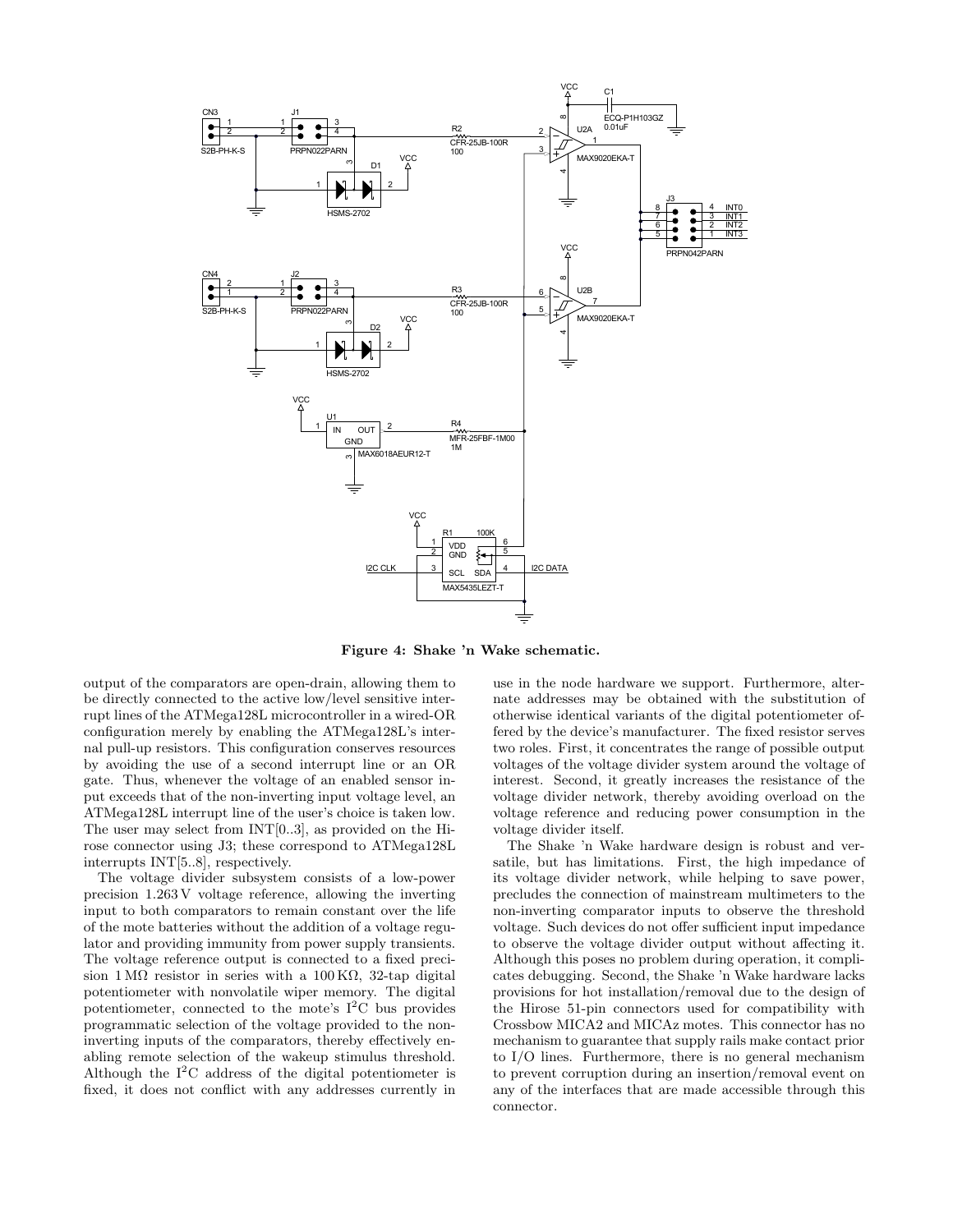## 4.3 Software

We program the node hardware in NesC [13] within the TinyOS [18] operating system. The software side of lucid dreaming consists of a small extension to the run-time and some library functions. Note that the technique can also be used within other operating environments such as MANTIS OS [1], or even without a third-party runtime environment. Our original Shake 'n Wake demonstration application was a simple super-loop written in C.

An interrupt service routine for wakeup is introduced. This ISR does not presently do anything. Its execution is simply a side-effect of the interrupt bringing the mote out of sleep. The intent is that after the ISR executes, the mote continues executing the code immediately after the point at which it entered sleep mode.

A library routine called the "sleep preparation routine" is provided. This small function enables the interrupt that activates the Shake 'n Wake board and writes to a sleep register to put the mote into a low-power sleep mode. A second library routine is provided to configure the digital potentiometer, allowing the program to change the threshold level at which an event is generated by Shake 'n Wake.

# 5. POWER CONSUMPTION AND PERFOR-MANCE MODELS AND MEASUREMENTS

We now present power and performance models for our implementation of lucid dreaming and discuss the results of bench tests with the Shake 'n Wake printed circuit board. The proposed models can be used by application developers to quickly determine the degree to which the proposed technique will improve power consumption. We show the behavior of the models for a range of parameter values corresponding to current hardware and applications. The symbols for our models can be found in Table 1.

#### 5.1 Power Consumption and Battery Lifetime

The average power consumption,  $P_{AVG \subset SO}$ , of a system using software polling event detection can be approximated as follows:

$$
P_{AVG,SO} = (F_{DC} \cdot D_{DC})(P_{AC} + P_{S1}) +
$$
  
\n
$$
(F_{MC} \cdot D_{MC})(P_{AC} + P_{RT}) + (1 - F_{DC} \cdot D_{DC})
$$
  
\n
$$
- F_{MC} \cdot D_{MC})(P_{AC} + P_{S1})
$$
\n(1)

The average power consumption of an equivalent system that detects events using lucid dreaming can be approximated as follows:

$$
P_{AVG\_{LD}} = (F_{DC} \cdot D_{DC})(P_{AC} + P_{S1}) +
$$
  
\n
$$
(F_{MC} \cdot D_{MC})(P_{AC} + P_{RT}) +
$$
  
\n
$$
(1 - F_{DC} \cdot D_{DC} - F_{MC} \cdot D_{MC})(P_{ZZ}) +
$$
  
\n
$$
P_{S2} + P_{MW}
$$
\n(2)

For the sake of simplicity, both models assume that data collection and communication are mutually exclusive events; this assumption is accurate for the types of applications where the lucid dreaming technique is most appropriate (e.g., applications with infrequent events and infrequent communication).

Depending on the sensor network architecture, changes in processor state or radio state may have significant energy

costs, i.e., the power consumption of the processor or radio may increase before they become available for computation or communication. This effect can be modeled by increasing the average duration for event processing,  $D_{DC}$ , and/or average duration of communication events,  $D_{MC}$ , to include the state transition times.

The literature reports values for  $P_{RT}$ ,  $P_{AC}$ , and  $P_{ZZ}$  [5].  $P_{S1}$  and  $P_{MW}$  were determined empirically in our lab.  $P_{S2}$ is the result of our geophone being a self-powered sensor.  $F_{DC}$ ,  $F_{MC}$ ,  $D_{DC}$ , and  $D_{MC}$  are taken from our experience with the ACM application.

We now illustrate the impact of changing the parameters appearing in our models for a number of applications, sensors, and sensor network node architectures. As indicated in Section 2, some researchers have considered the use of reduced and/or predictive duty cycling in order to reduce power consumption. These approaches cannot be used in applications for which missing events is unacceptable and events have durations that are short compared to the proposed duty cycle period; note that the period must not be short because initializing a mote carries overhead. Even if missing some events is acceptable, in most applications it is not desirable.

Figure 5 displays the battery life of a sensor network node used in the ACM structural integrity monitoring application as a function of the average number of events per day and the tolerable probability of missing each event. We used a typical battery life of 2,600 mAH for each of the AA alkaline cells. This graph compares three approaches: (1) the proposed lucid dreaming approach, a similar approach using the lowest-power analog wake-up hardware for event-driven applications (2.64 mW) we were able to find in the literature [12], and a duty cycling approach. The lucid dreaming and 2.64 mW sensor approaches are guaranteed to detect all events. If events are not predictable, the probability, per event, that the duty cycling approach misses an event is directly related to the proportion of time the system is inactive. As demonstrated in the figure, lucid dreaming consistently outperforms the 2.64 mW sensor approach by well over an order of magnitude. It has lower power consumption than the duty cycling approach except when the number of events per day is extremely high, i.e., over 1,000, and the acceptable event miss probability is very high, i.e., over 0.9. For the ACM application, the expected number of events per day is 10. In this application, the use of lucid dreaming increases the battery life of the application from 10.91 days to 2,669 days, i.e., the battery life is bounded only by the shelf life of the AA batteries used to power the sensor nodes.

The current Crossbow port of TinyOS supports the use of low power states for the processor and radio between the individual samples in a series. During bench tests, this resulted in lower average power consumption during sampling than reported for a MICA2 with a continuously-active microcontroller. However, even if we assume that the power consumption,  $P_{AC}$ , is reduced to  $1/10$  the reported value, the Shake 'n Wake hardware still increases the battery life in the ACM application by 92.6×.

Next, we model schemes in which the arrival of events is predicted. In such schemes, the mote predicts the interval to the next event, and then puts itself to sleep for that interval. Any such predictor will produce both false negatives and false positives. A false negative is the failure to predict an event that does occur in the interval. A false positive is the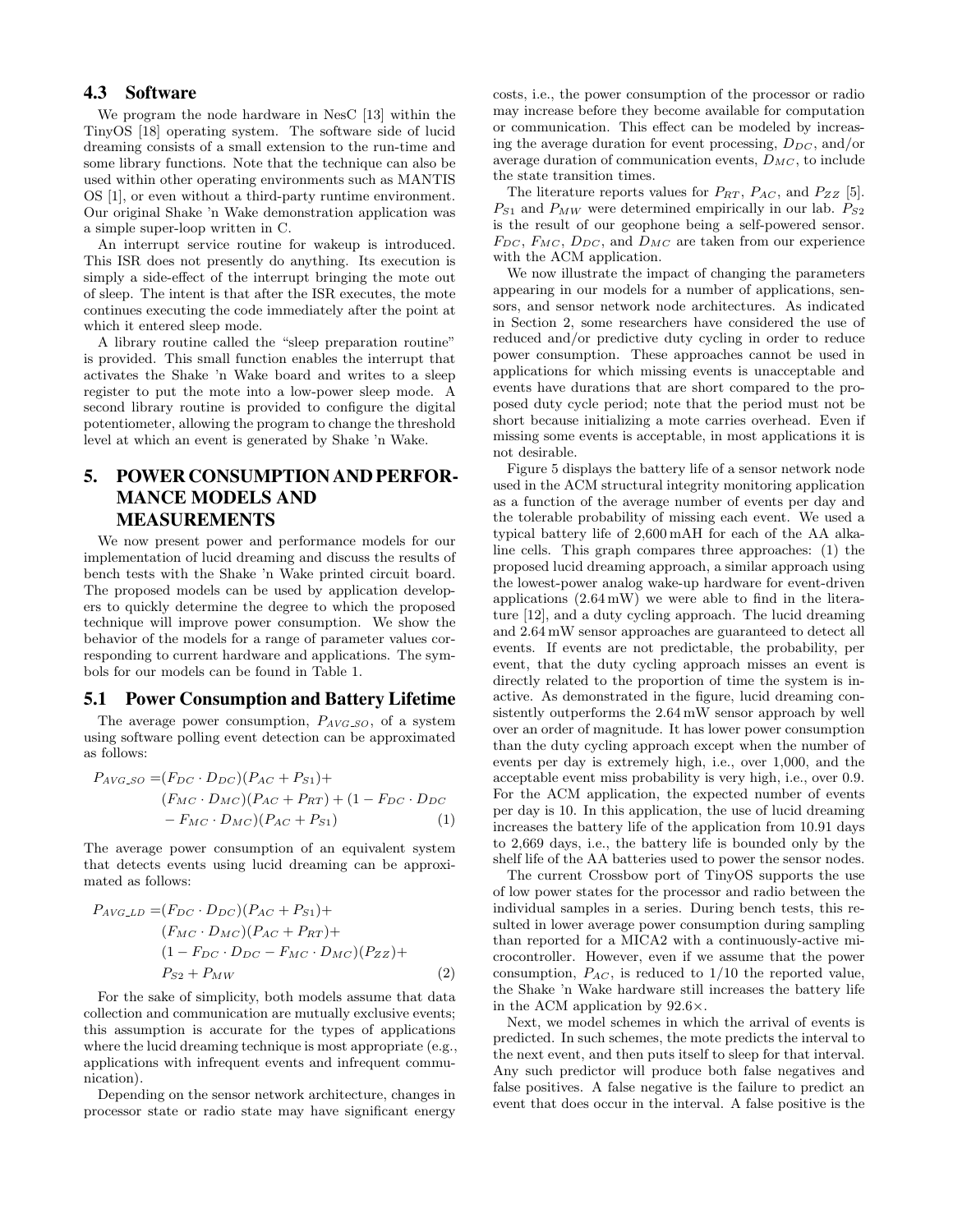| Variable        | Description                                                     | Example value for ACM      |
|-----------------|-----------------------------------------------------------------|----------------------------|
| $P_{AVG\_{LD}}$ | Average power consumption for lucid dreaming                    | $1.3 \times 10^{-4}$ W     |
| $P_{AVG_0SO}$   | Average power consumption for polling solution                  | $3.0 \times 10^{-2}$ W     |
| $P_{AVG\_PR}$   | Average power consumption for event prediction                  | No example value           |
| $P_{RT}$        | Power consumption of mote radio in transmitting state           | $3.0 \times 10^{-2}$ W     |
| $P_{AC}$        | Power consumption of mote CPU in active state                   | $2.4\times10^{-2}\,\rm{W}$ |
| $P_{ZZ}$        | Power consumption of mote CPU in sleeping state                 | $3.0\times10^{-5}\,\rm{W}$ |
| $P_{S1}$        | Power consumption of primary sensor and data acquisition system | $5.7 \times 10^{-3}$ W     |
| $P_{S2}$        | Power consumption of secondary/wakeup sensor                    | 0W                         |
| $P_{MW}$        | Power consumption of Shake 'n Wake hardware                     | $1.6\times10^{-5}\,\rm{W}$ |
| $F_{DC}$        | Average frequency of an event resulting in data collection      | $1.2 \times 10^{-4}$ Hz    |
| $F_{MC}$        | Average frequency of a communication transmission               | $1.2 \times 10^{-5}$ Hz    |
| $D_{DC}$        | Average duration of an event resulting in data collection       | 3.0 s                      |
| $D_{MC}$        | Average duration of a communication transmission                | 104.0 s                    |
| $F_{TP}$        | Average frequency of true positives                             | No example value           |
| $F_{FP}$        | Average frequency of false positives                            | No example value           |
| $\Gamma_{FN}$   | False negative probability (type I error)                       | No example value           |
| $\Gamma_{FP}$   | False positive probability (type II error)                      | No example value           |
| $\Gamma_{TP}$   | True positive probability $(1 - \Gamma_{FN})$                   | No example value           |
| $\Gamma_{TN}$   | True negative probability $(1 - \Gamma_{FP})$                   | No example value           |

Table 1: Definitions of Symbols Used in Mathematical Equations

prediction of an event that does not occur in the interval. False negatives decrease power consumption, because the mote is not awakened, and increase the miss rate, because the mote should be awakened. False positives increase power consumption, because the mote is awakened when it should not be, and do not affect the miss rate, because we assume the awakened mote can determine that the event has been falsely predicted.

The model used for evaluating the lucid dreaming technique in the presence of a wide range of parameters assumes Poisson arrival processes for actual events, true positives, and false positives. The mean frequencies of the latter are derived from the former. Let the mean frequency of true positives (correctly predicted events) be

$$
F_{TP} = F_{DC} \cdot \Gamma_{TP} = F_{DC} (1 - \Gamma_{FN}) \tag{3}
$$

and the mean frequency of false positives be

$$
F_{FP} = F_{DC} \cdot \Gamma_{FP} \tag{4}
$$

where the  $\Gamma_{FN}$  is the false negative probability and  $\Gamma_{FP}$ is the false positive probability. Our model for the average power consumption using event prediction is then a variant of that for lucid dreaming (Equation 2):

$$
P_{AVG\_PR} = (F_{DC}(\Gamma_{FP} + (1 - \Gamma_{FN}))D_{DC})(P_{AC} + P_{S1}) +
$$

$$
(F_{MC} \cdot D_{MC})(P_{AC} + P_{RT}) +
$$

$$
(1 - F_{DC}(\Gamma_{FP} + (1 - \Gamma_{FN}))D_{DC}
$$

$$
- F_{MC} \cdot D_{MC})(P_{ZZ})
$$
(5)

Event prediction involves a tradeoff between power consumption and the probability of missing an event. Furthermore, this tradeoff depends on the nature of the predictor bias. For an unbiased predictor, the false positive and false negative rates will be identical  $(\Gamma_{FP} = \Gamma_{FN})$ . In this situation, the power consumption for event prediction will be virtually identical to that of lucid dreaming: Equation 5 converges to Equation 2. However, the probability of missing an event in the event prediction scheme will be  $\Gamma_{FN}$ , which may be large, while the miss probability in lucid dreaming will always be zero.

## 5.2 Experimental Measurements

We have conducted tests of the Shake 'n Wake printed circuit board. When used to wake the microcontroller in response to vibration, its power consumption is  $16.5 \,\text{\textmu W}$ . We have successfully used in-system programming of Shake 'n Wake's non-volatile Maxim MAX5435LEZT-T potentiometers to vary the event interrupt triggering threshold across a wide range of voltages. Measurements of the MICA2 in different power states [5], and the impact of the Shake 'n Wake board upon the amount of time spent in each power state, indicate that for the ACM structural integrity monitoring application, the combined long-term average power consumption of the MICA2 processor–radio board, the MDA300 data acquisition board, the Shake 'n Wake board, and the sensors will be reduced from  $29.8 \,\mathrm{mW}$  to  $121.8 \,\mathrm{\upmu W}$  by using the Shake 'n Wake implementation of lucid dreaming, i.e., battery life will be increased from 10.91 days to seven years. In other words, battery life will be limited only by the shelf life of the batteries. Moreover, the use of energy scavenging begins to merit consideration.

# 6. CONCLUSIONS AND FUTURE WORK

There is a mismatch between existing sensor network architectures and event-driven applications. We have proposed lucid dreaming, a hardware–software technique that remedies this mismatch and characterized the situations in which the technique is appropriate. We have designed, built, and tested an implementation (the Shake 'n Wake board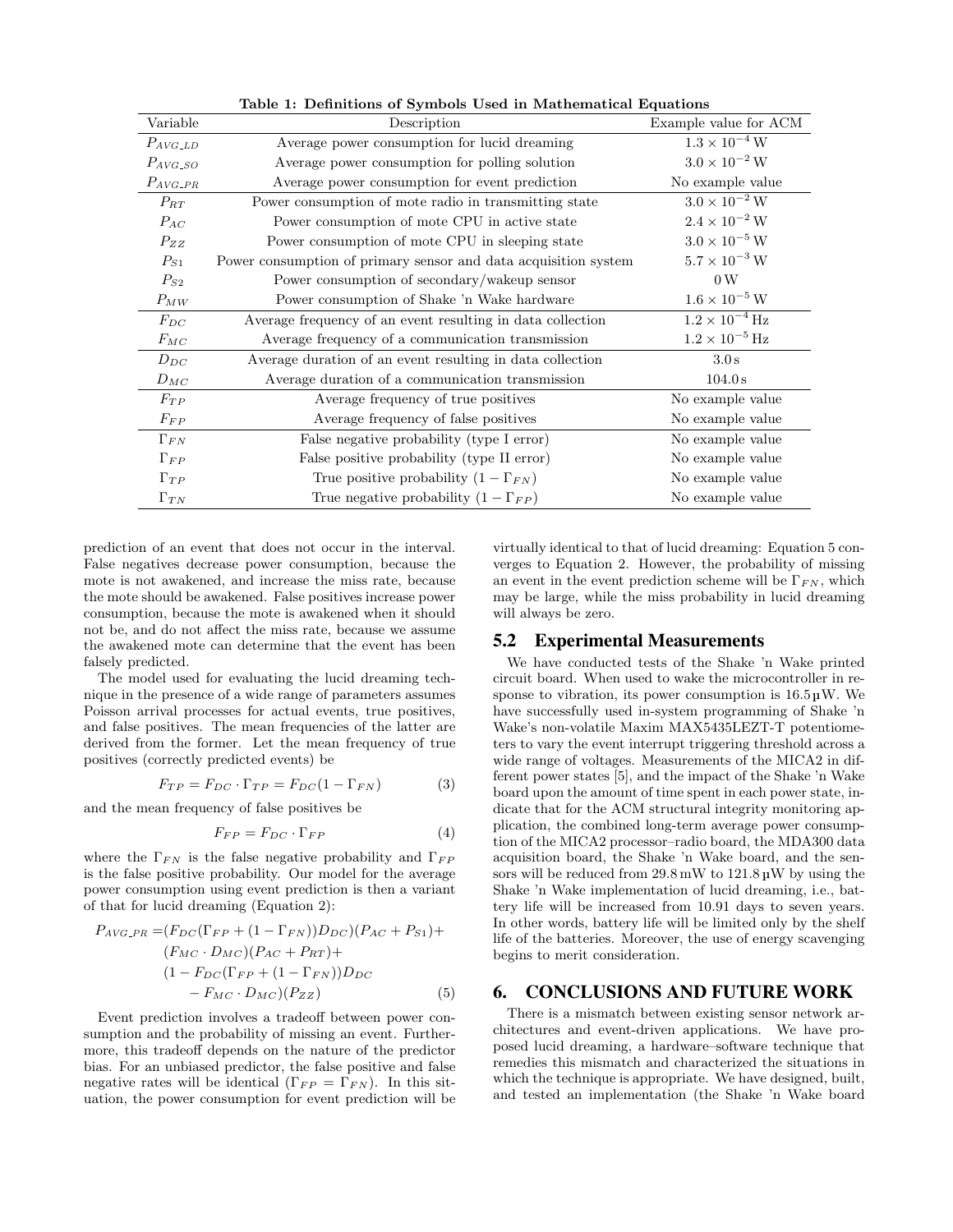Battery life (days)



Figure 5: Battery life as a function of event miss probability and  $F_{DC}$ .

and software) of our technique for use in structural integrity monitoring of buildings and bridges that reduces power consumption to  $1/245$  that required by existing approaches. This implementation is compatible with Crossbow MICAz and MICA2 motes.

We plan to expand the capabilities of Shake 'n Wake by using ultra-low-power asynchronous finite state machines to support more complex event detection functions. More broadly, we plan to expand Shake 'n Wake into a generalpurpose analog toolbox from which power and rate critical portions of the sensor network application can be constructed.

For applications similar to that described in Section 3, the electronic Gerber format printed circuit board specifications are available from the authors. For applications running on host platforms other than the Crossbow MICA2 and MICAz, or applications with sensing parameters that differ greatly, we hope that the schematic depicted in Figure 4 and described in Section 4 provide a useful starting point to other researchers and designers.

## 7. REFERENCES

- [1] Abrach, H., Bhatti, S., Carlson, J., Dai, H., Rose, J., Sheth, A., Shucker, B., and Han, R. MANTIS: System support for MultimodAl NeTworks of In-situ Sensors. In Proc. Int. Wkshp. Wireless Sensor Networks and Applications (Sept. 2003), pp. 50–59.
- [2] Agarwal, Y., Schurgers, C., and Gupta, R. Dynamic power management using on demand paging for

networked embedded systems. In Proc. Asia & South Pacific Design Automation Conf. (Jan. 2005), pp. 755– 759.

- [3] AKKAYA, K., AND YOUNIS, M. A survey on routing protocols for wireless sensor networks. Ad Hoc Networks 3, 3 (May 2005), 325–349.
- [4] AL-KARAKI, J., AND KAMAL, A. Routing techniques in wireless sensor networks: A survey. IEEE J. Wireless Communications 11, 6 (Dec. 2004), 6–28.
- [5] ANASTASI, G., CONTI, M., FALCHI, A., GREGORI, E., and Passarella, A. Performance measurements of more sensor networks. In Proc. Int. Wkshp. on Modeling, Analysis, and Simulation of Wireless and Mobile Systems (Oct. 2004).
- [6] Automated crack measurement project. http://www. iti.northwestern.edu/acm.
- [7] Barzilai, A. Improving a Geophone to Produce an Affordable Broadband Seisometer. PhD thesis, Department of Mechanical Engineeering, Stanford University, Jan. 2000.
- [8] Brincker, R., Lago, T., Andersen, P., and Ventura, C. Improving the classical geophone sensor element by digital correction. Tech. rep., Pinocchio Data Systems, Feb. 2005.
- [9] CROSSBOW TECHNOLOGY INC. MICAz Wireless Measurement System Datasheet, 2006. Document Part Number 6020-0060-03 Rev A.